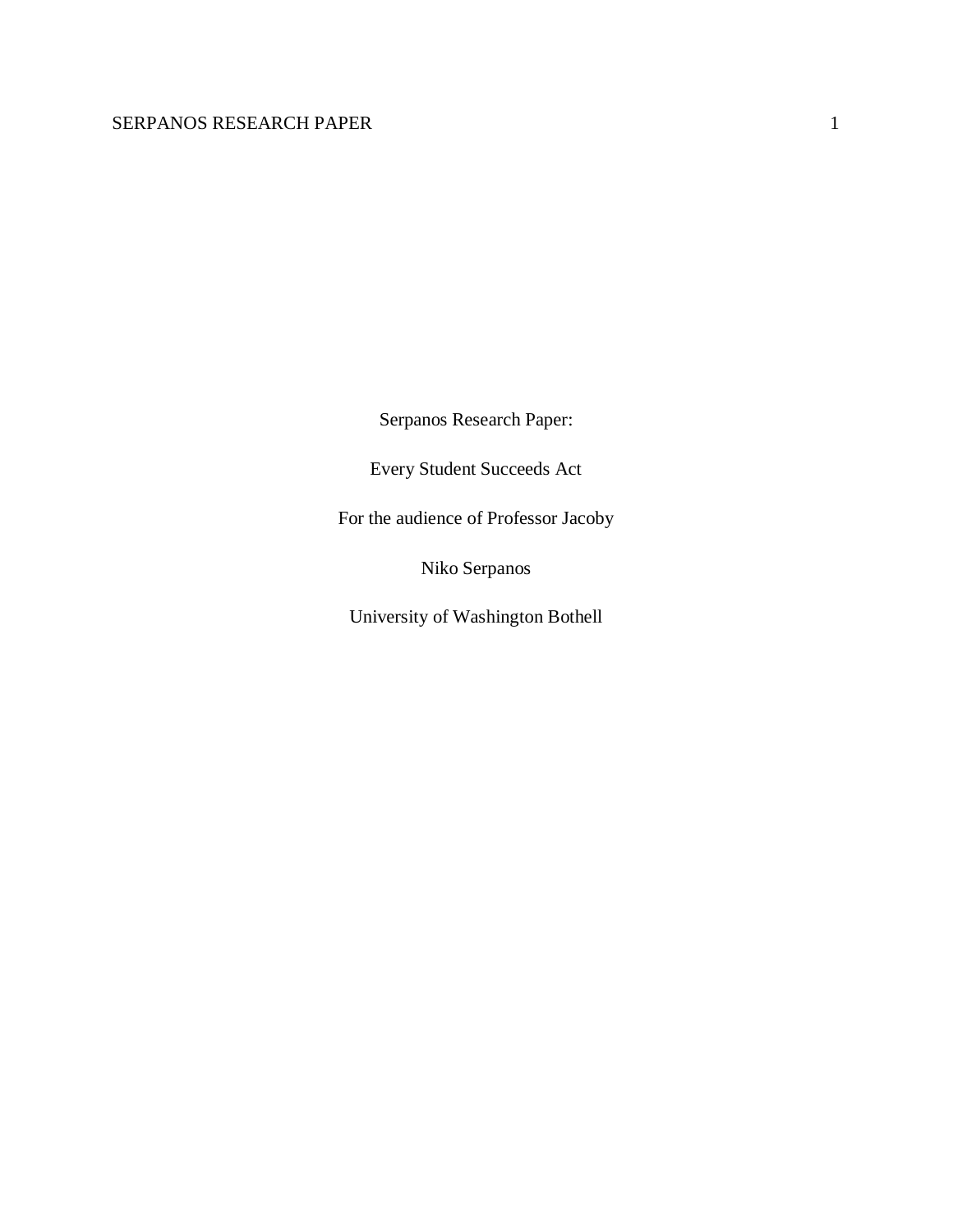# **Freedom, Research, and Policy**

"Without law there can be no freedom" a profound idea first fashioned by Ancient Greek philosophers. Thousands of years later it was reformed by English and French philosophers who studied democracy. Later American President Ronald Reagan reformed the idea to say "Law makes freedom work." Through thousands of years of iterations around what makes freedom tick, some of the world's most influential people, and bright thinkers have widely agreed on the value of law's relation to the idea of freedom. Realizing the influence and power policies wield on education, we look to educational researchers and professors such as Dr. Linda Darling-Hammond, who play pivotal roles in informing policy makers about creating equitable reformation. Educational laws and policies are fundamental to the integrity of our education system, they provide institutional structure that uphold the idea of freedom. Policy makers would be sagacious in heeding the counsel of the synthesized research below on the Every Student Succeeds Act.

#### **Every Student Succeeds Act, A Lineage of Acronyms**

The Every Student Succeeds Act (ESSA) signed by President Barack Obama in 2015 had several policy predecessors. The first was the Elementary and Secondary Education Act (ESEA), signed by President Lyndon B. Johnson in 1965, to be later reauthorized and reformed as No Child Left Behind (NCLB), by President George W. Bush. LBJ was a former teacher, and advocated for increasing the federal government's responsibility and role in education(El Moussaoui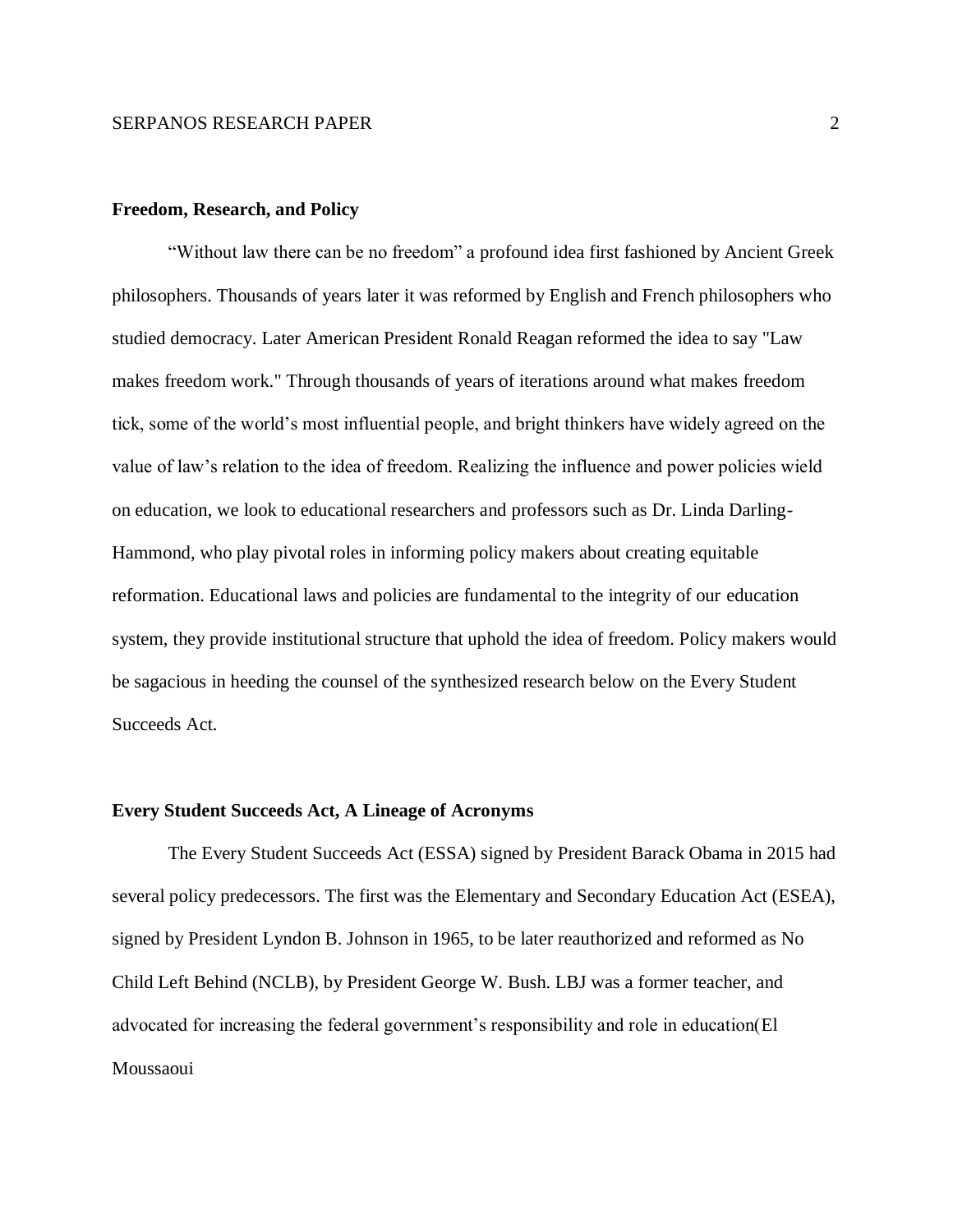Before the mid 1960s, the federal government's role in public education was timid. After ESEA was enacted, money funneled into the education system: "The main funding provision of ESEA, Title I, allocated over \$1 billion of federal funds to schools serving low-income children in 1965." With federal funds, came federally regulation on vocationally centered curricula (Gross).

## **Role of Federal Government, and of the States**

In 1965, ESEA accomplished two primary goals: distributing money to students in poverty through the vehicle of Title 1 and directing grants to state education agencies to build capacity, resulting in a steady growth in federal involvement in education (Egalite)." Educational policies at the federal level have demonstrated great reach of power that ultimately affect the education system for everyone involved. When federal policies are enacted, everyone has to adhere, and make way for the reform. With the numerous reauthorizations of federal education policies like the ESEA, comes federal control via money, and with federal money comes federal contingencies. Some of the NCLB contingencies were financially punitive towards "underperforming schools" based on low test scores. Federal policy such as the ESEA had given the power to provide great opportunities and resources, but left a blueprint for disastrous reform, and although derived with good intention, may have also left deleterious effects.

With the strategic use of executive power, the Obama administration pushed for avid reform stressing that the States make significant policy changes towards charter schools, teacher evaluation, testing, and common core (McGuinn). Nearly \$100 billion was funneled to Race To The Top (RTTT) a competition to reward states who altered their policies with grants that had guidelines outlining specific changes (Saultz). With federal policy, comes federal money in the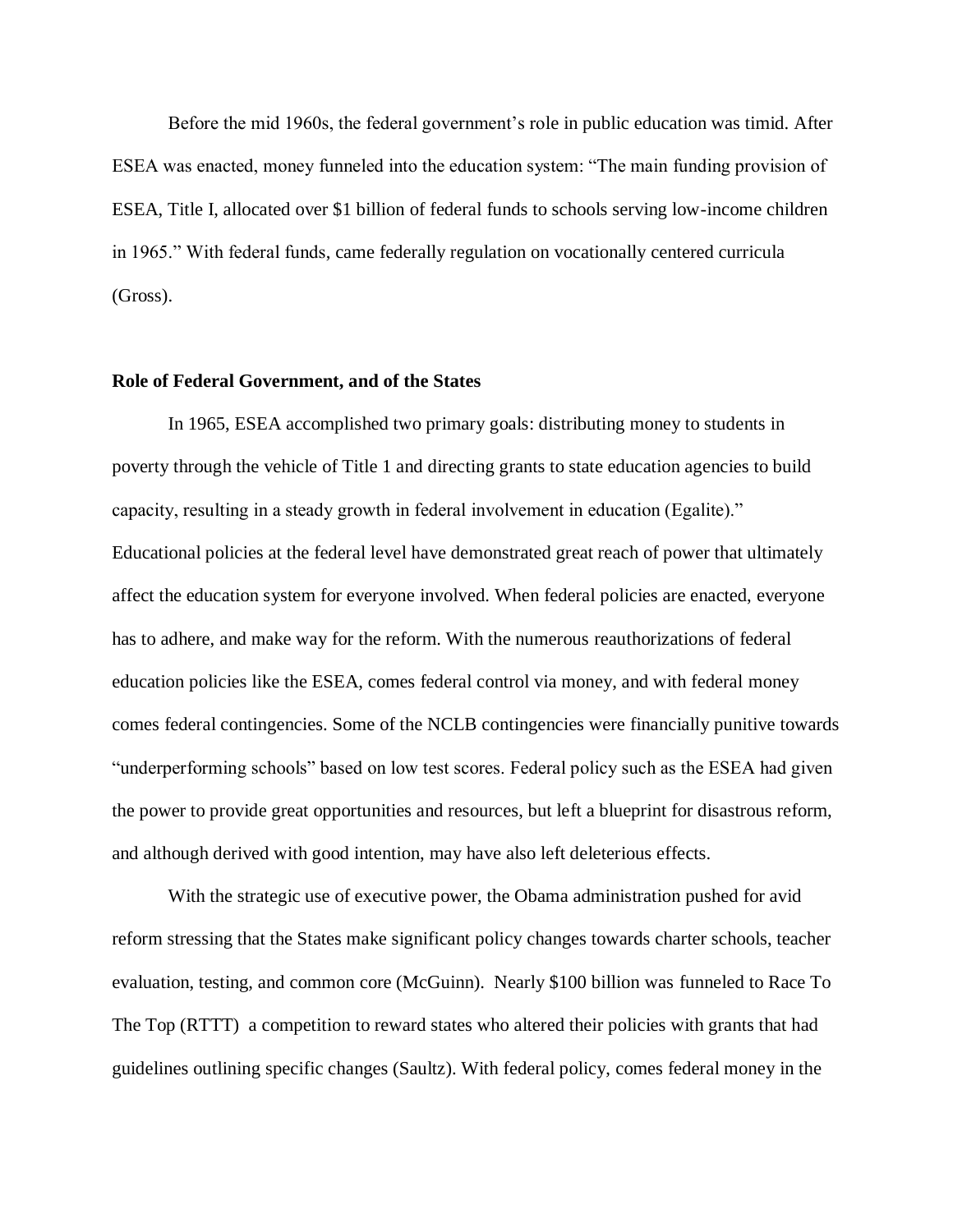form of grants and waivers. "Waivers from unduly restrictive federal laws are not uncommon. However, unlike education waivers granted by earlier administrations, the waivers granted by the Obama Administration were significant deviations from federal law and further expanded the power of the executive branch, particularly the U.S. Secretary of Education, over state and local education (Saultz)." With this increased use of executive power came political backlash and was reversed by congress in 2015 by the ESSA which regulated federal waivers and authority of people like the secretary of education over state and local education. By reducing the federal role in education, and placing limits on the executive branch, the ESSA could bring back power to the states (Egalite). Section 1001 from the ESSA states "The Secretary shall not have the authority to mandate, direct, control, coerce, or exercise any direction or supervision over any of the challenging State academic standards adopted or implemented by a State.''

During the NCLB era, conservatives in congress supported Bush's increased standards and accountability at the federal level that everyone should measure up to. With the passing of ESSA, states now can set their own education goals, removing a "one-size-fits-all goal" (El Moussaoui). As the new policy strives to heal symptoms from NCLB, so does its focus on everyone as a group. ESSA's focus paves way for more individualized education plans rather than the prescribed no-fail curricula of common core (Dennis). Unlike NCLB, ESSA relieves federal mandates, and places responsibility back to states and local authorities to aid the bottom 5% of schools in devising their own solutions and remedies. Historically since the 60's we have observed a steady increase in federal involvement in the education system, and with the recent ESSA, States are now being returned a small sense of autonomy over education policy (Franquiz).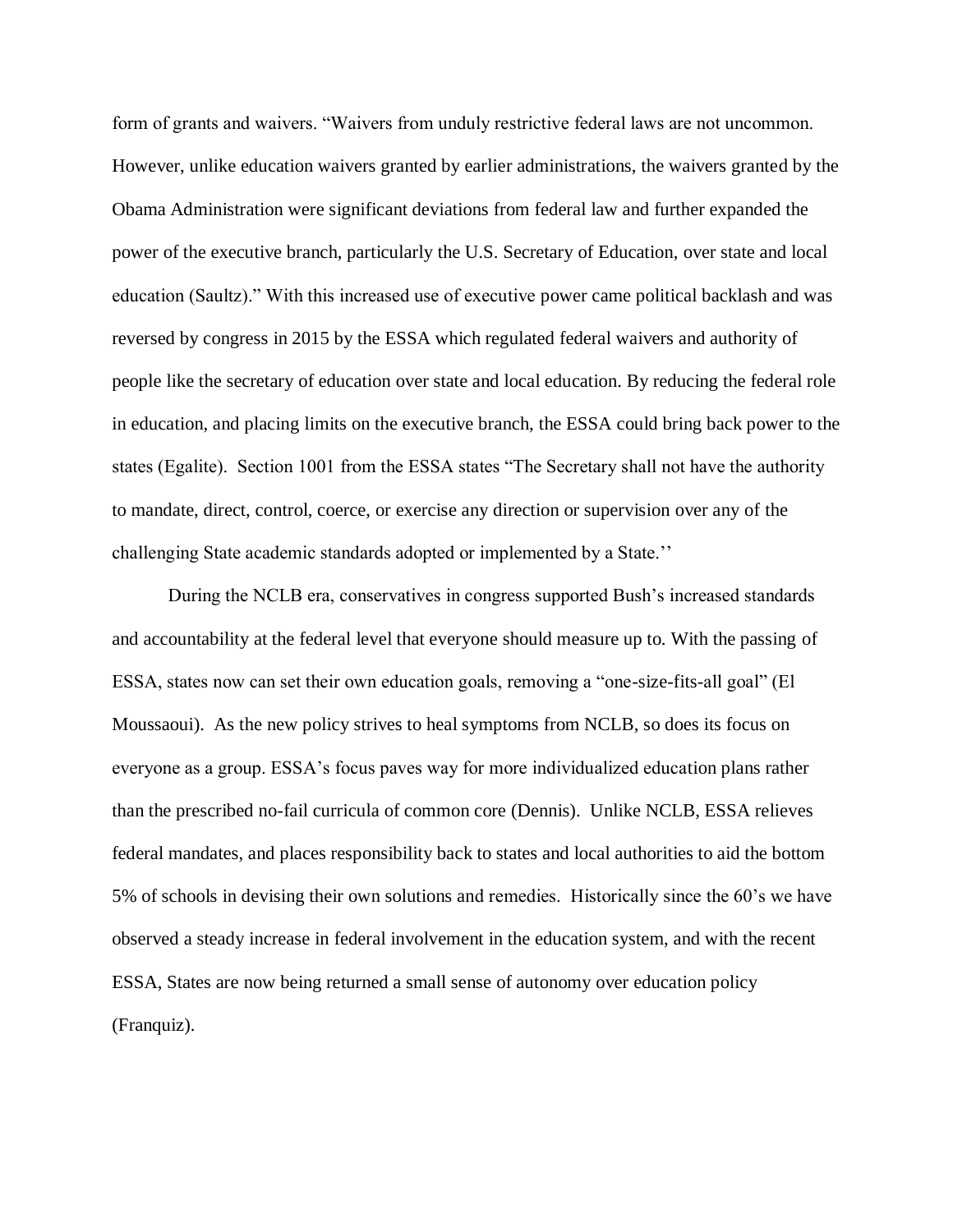## **Educational Policy at Risk**

*A Nation at Risk* still influences the way we see education today. Jal Mehta, associate professor at the Harvard Graduate School of Education, argues the shadow casted by *A Nation at Risk* lasted over 30 years, and perhaps shifted the view of schooling to that of international competition, to productivity, and to education success by comparison (Mehta). The report ignited a cultural, and political shift in the educational landscape, exacerbating the corporatization of education. The report weaponized the use of testing, and scores as a means to quantify the quality of students learning, thus further proliferating performance measuring (Au). Within a few years after the report, standardized testing somewhat dominated the realm of educational policy, and discussion around reform. The impact of the report has significantly altered the way we talk about education today. We love to hate on testing in the education department, yet every teacher will boast the success of Finland on PISA examinations. This paradox is how we measure success: by comparison. It is the reason we have a GPA, and grades, we need to know how we measure compared to other people. It is a sort of educational validation for what is going right and what is not. Tests are not evil, in fact they are necessary, and so are grades, but when educational policy mandates measures of equality, furthermore quality based on testing, they can become quite inequitable. In theory pure equality is great but has proven not be be what everyone needs in education.

Structural inequalities such as those found in NCLB and now ESSA's mandation of testing in grades 3-8 will likely continue to perpetuate opportunity gaps, and institutionalize achievement gaps which threaten public schools today, and stand to increase "educational debt." Dr. Danielle Dennis, a professor of education at the University of South Florida pointed out major flaws with the reauthorization of ESEA in the form of NCLB stating "We don't want to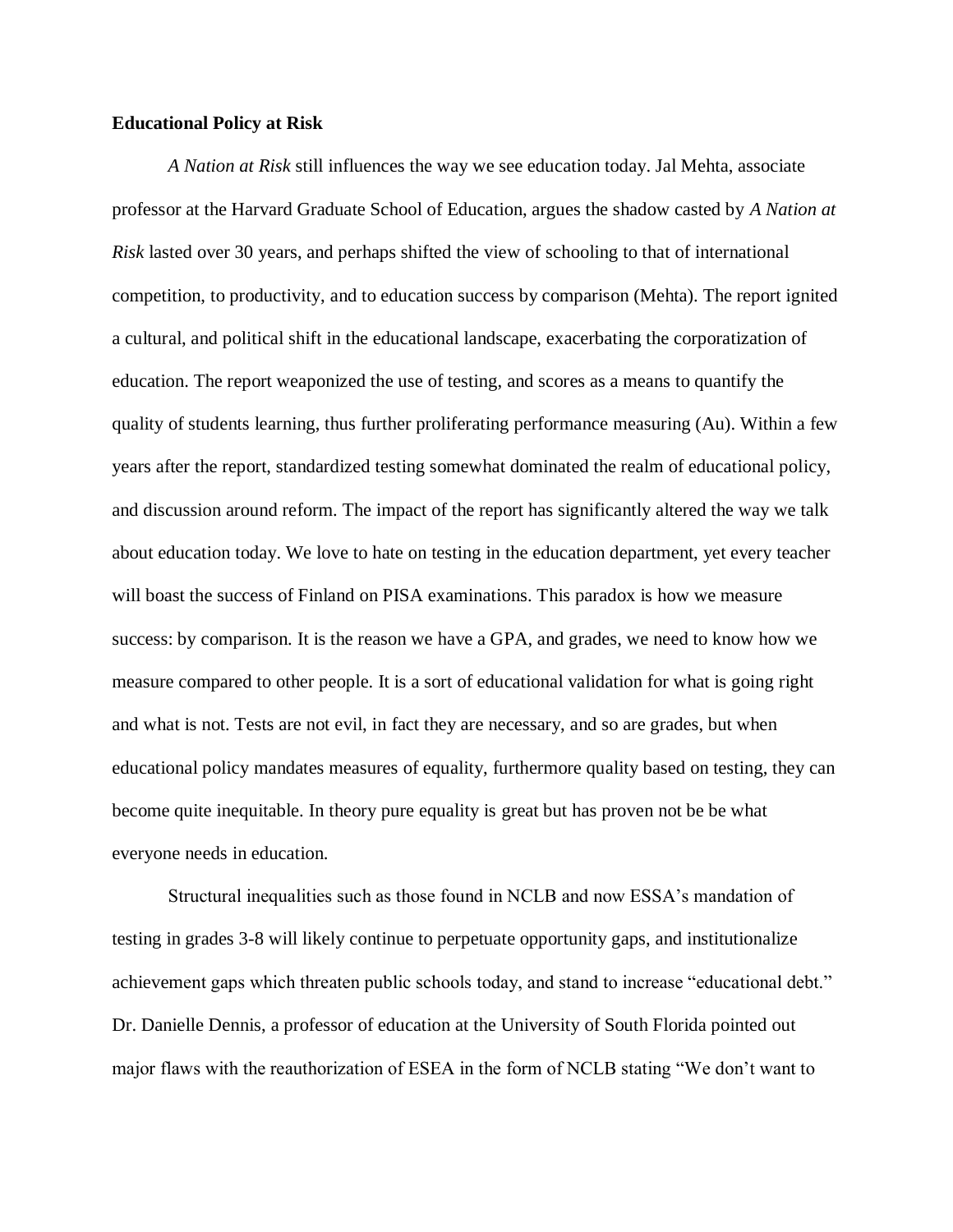leave any child behind, but we will hold them back if they aren't successful on the test; we want highly qualified teachers, but we will replace their expertise with paced, scripted curricula; we will only allow schools to adopt no-fail curricula, but the highest stakes will be placed on children and teachers when the programs fail, as they do time and again (Dennis)." Our education's fundamental founding principle of equality, coupled with NCLB propagated school as being the great equalizer, and reinforced a meritocracy evident in the "American dream" that some might describe as the "bootstrap myth (Au)." Equality sounds great on paper, and in theory, but doesn't always have the best outcomes for our education system. Merit based philosophy that argues everyone has equal opportunity negates the "access" individual students possess whether it be economic, or social capital.

#### **How Might ESSA Impact Education?**

ESSA understands the importance of early education with concrete grants, funding the states that offer systems which collaborate with low income students and those in need. By targeting schools that need funding, the Preschool Development Grants attempt to provide equitable access to resources before testing and requesting equal outcomes (Franquiz). Bilingual education also stands to gain from ESSA,

"The new law ensures the inclusion of these students in a state's accountability system, reporting on Emergent Bilingual students with disabilities as well as reporting on newcomer students and on long-term Emergent Bilingual students. The law confirms the importance of standardized entrance and exit procedures for state language support programs to ensure Emergent Bilingual students receive continuity of services (Franquiz)."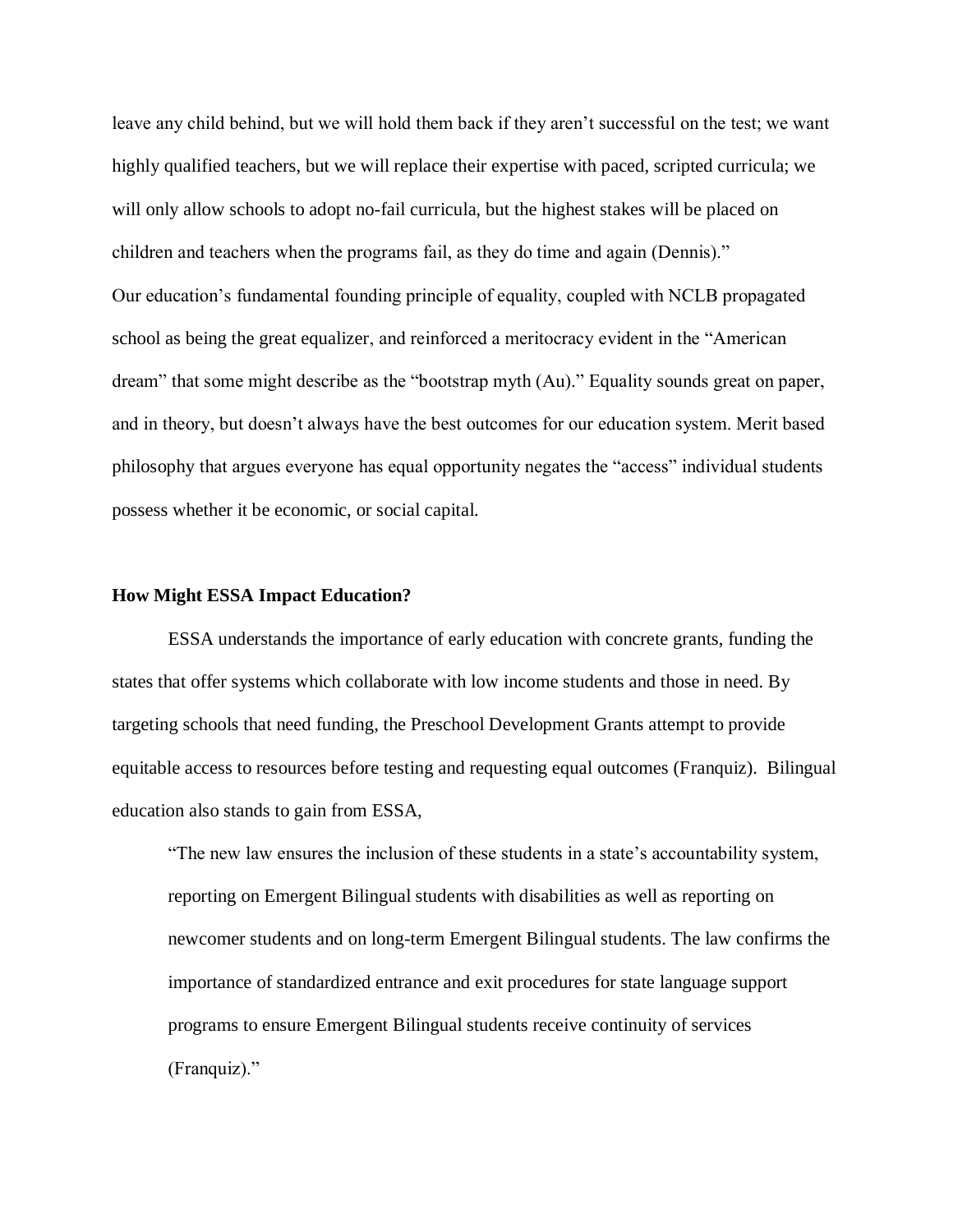The demographics of our classrooms are constantly evolving and are projected to continue changing over the next 30 years. Racial and socioeconomic diversity are on the rise, as are projections of the American population, which indicate it overall double, with Hispanic populations by 167%, and Asian populations by 213% (El Moussaoui). Bilingual education and its resources could play a key role if we are to tackle structural inequalities like the achievement gap, and opportunity gap.

Contrary to NCLB, ESSA delineates no federal policy on teacher evaluations, thus potentially makes the profession of teaching K-12 to be less micromanaged. "This move will likely undo—or at least complicate—the requirement for test-based evaluation of teacher education in regulations the Department had planned to promulgate (Darling-Hammond)."

With less federal oversight and more flexibility, also comes less requirements on teacher quality, which necessitates the States to derive their own means in hiring highly qualified professionals. If the States fail to do so, it is the students that suffer. But the ESSA also allocates funds for teacher and principal development programs and "after a 4-year phase-in period, 80% of professional development funds under Title II 772 Educational Administration Quarterly 53, will be directed to higher poverty districts. This latter provision has the potential to enhance the quality of education for students in historically low- performing schools (Egalite)."

Dr. Wayne Au argues that the ESSA is essentially "Everything Stays the Same Act" with the continuation of high stakes testing being directly linked to school funding in a neoliberal framework. He advocates that parents have their kids opt out of standardized tests as it would be dangerous to the reform industry (Au).

The ESSA isn't solely for K-12 education anymore, and actually might bridge the gap between secondary schools, employment, and colleges. Dr. Debra Bragg, director of community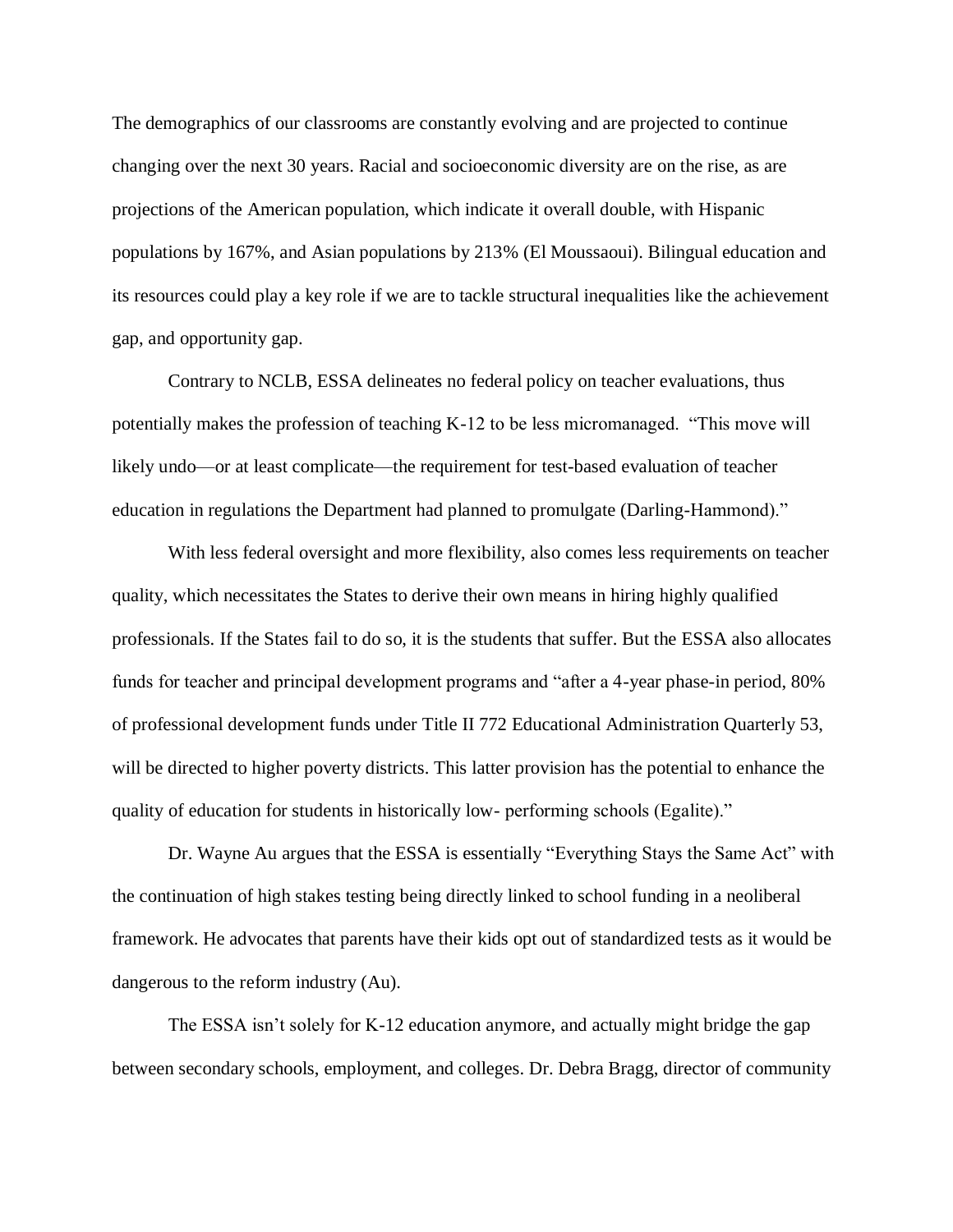college research initiatives, argues the policy has several elements of College and Career Readiness (CCR). Bragg states "Numerous strategies are noted in the legislation as a means of bridging educational levels, with some approaches focused extensively on academic and career preparation, including interventions that address fundamental academic knowledge and skills, and others encouraging and easing college entry for already academically prepared students (Bragg)." States are now tasked with incorporating students futures into the mix, with community involvement through a range of opportunities like internships or volunteering. ESSA provides schools with the opportunity to incorporate preparation for higher education, and career preparedness, perhaps shaping the next generation of professionals to be better equipped and more civically engaged.

## **Concluding Remarks**

Perhaps ESSA will leave prescribed curricula in the past and create room for a more equitable education system. Perhaps the continuation of standardized testing will perpetuate structural inequalities and become the "Everything Stays the Same Act." Educational researchers like Darling-Hammond, and Bragg, now carry extra civic responsibility, and are vital to shaping new educational reform. Educational policies, especially when at the federal level have huge impacts on our society and freedom. President Obama stated, "With this bill, we reaffirm that fundamentally American ideal that every child, regardless of race, income, background, the zip code where they live, deserves the chance to make of their lives what they will (Egalite)." To me this is a defining form of freedom, and yet the mandate to be in education is not.

Although my sources are seemingly mixed in stance on how the ESSA will affect education, I now understand a current and vital topic to which educational policy has, and will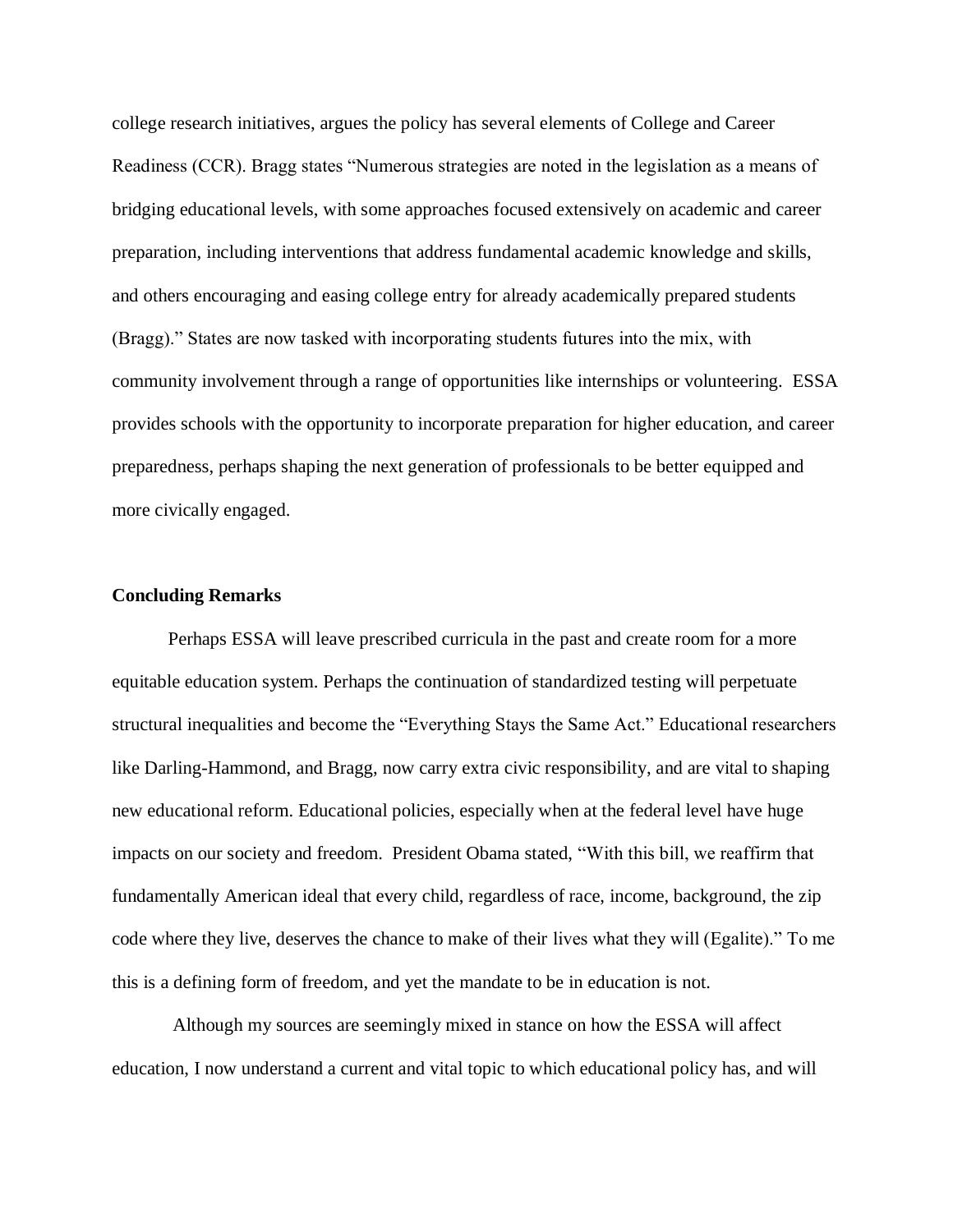play a role in our lives, moreover our freedom. The executive branch has been slightly reformed to reduce the power of federal oversight from the Secretary of Education, and yet we can still see how powerful the branch is in overseeing federal educational policies all the way down to the local level. At the beginning of the quarter I did not realize the power wielded by someone like Betsy Devos, but now through my educational research can better recognize the potential influence possible with educational policy. An overarching theme through all the resources suggest that policies are a form of control, power, and money. I would like to reform my opening statement to say: without educational policy, there can be no freedom.

#### References

- Au, W., & Hollar, J. (2016). Opting Out of the Education Reform Industry. *Monthly Review: An Independent Socialist Magazine*, *67*(10), 29–37. https://doi.org/10.14452/MR-067- 10-2016-03\_3
- Bragg, D. D., Hackmann, D. G., & Malin, J. R. (2017). College and Career Readiness and the Every Student Succeeds Act.
- Darling-Hammond, L. (2016). Research on teaching and teacher education and its influences on policy and practice. *Educational Researcher*, *45*(2), 83–91.
- Dennis, D. V. (2017). Learning From the Past: What ESSA Has the Chance to Get Right. *The Reading Teacher*, *70*(4), 395–400. https://doi.org/10.1002/trtr.1538
- Egalite, A. J., Fusarelli, L. D., & Fusarelli, B. C. (2017). Will Decentralization Affect Educational Inequity? The Every Student Succeeds Act. *Educational Administration Quarterly*, *53*(5), 757–781.